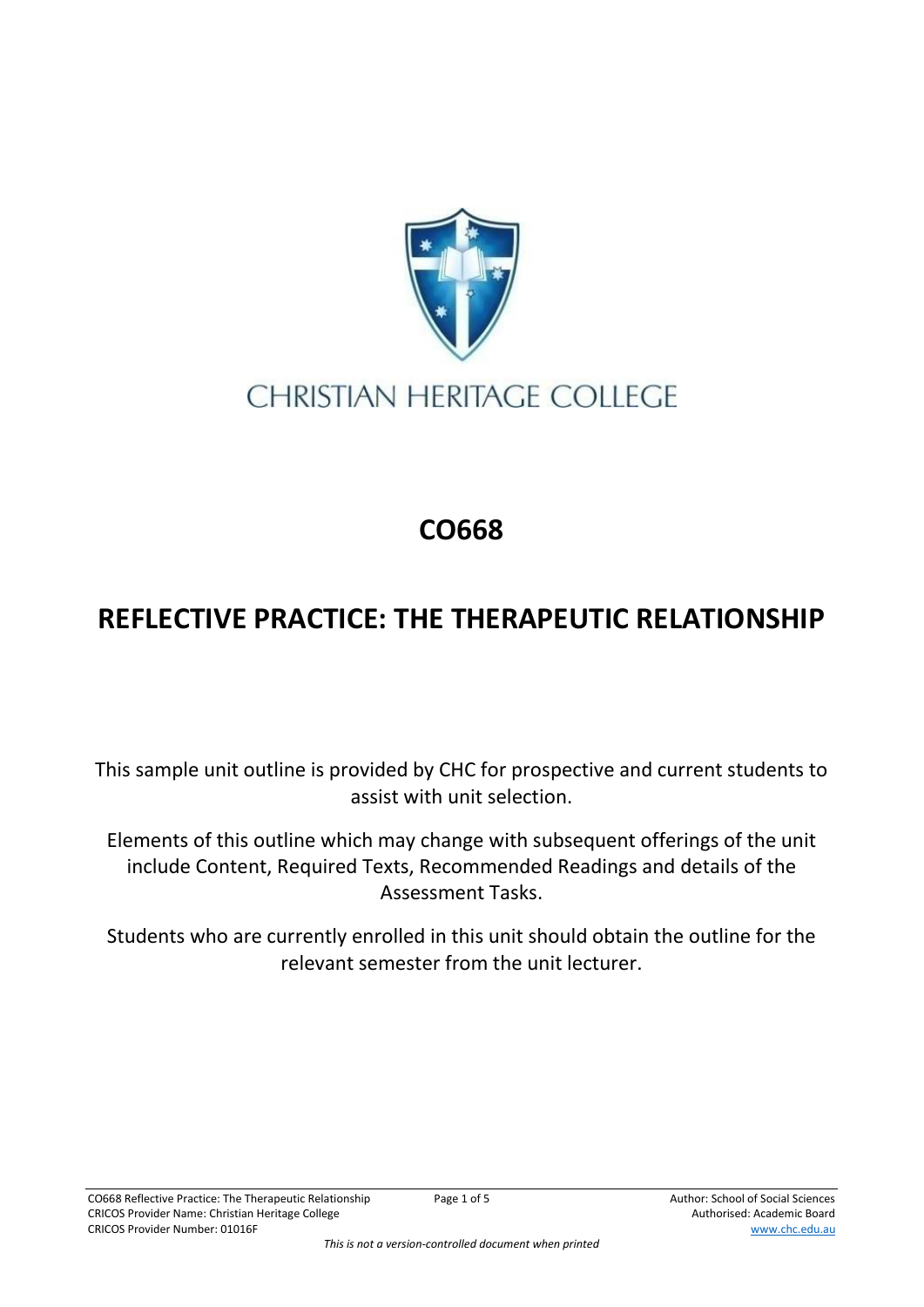| Unit code                                        | CO668                                                                                                                                                                                                                                                                                                                                                                                                                                                                                                                                                                                                                                                                                                                                                                                                                                                                                                                                                                                                                                                                                                                                                                                                                                                                                                                                                                 |  |  |
|--------------------------------------------------|-----------------------------------------------------------------------------------------------------------------------------------------------------------------------------------------------------------------------------------------------------------------------------------------------------------------------------------------------------------------------------------------------------------------------------------------------------------------------------------------------------------------------------------------------------------------------------------------------------------------------------------------------------------------------------------------------------------------------------------------------------------------------------------------------------------------------------------------------------------------------------------------------------------------------------------------------------------------------------------------------------------------------------------------------------------------------------------------------------------------------------------------------------------------------------------------------------------------------------------------------------------------------------------------------------------------------------------------------------------------------|--|--|
| Unit name                                        | Reflective Practice: The Therapeutic Relationship                                                                                                                                                                                                                                                                                                                                                                                                                                                                                                                                                                                                                                                                                                                                                                                                                                                                                                                                                                                                                                                                                                                                                                                                                                                                                                                     |  |  |
| <b>Associated higher</b><br>education awards     | <b>Master of Counselling</b>                                                                                                                                                                                                                                                                                                                                                                                                                                                                                                                                                                                                                                                                                                                                                                                                                                                                                                                                                                                                                                                                                                                                                                                                                                                                                                                                          |  |  |
| <b>Duration</b>                                  | One semester                                                                                                                                                                                                                                                                                                                                                                                                                                                                                                                                                                                                                                                                                                                                                                                                                                                                                                                                                                                                                                                                                                                                                                                                                                                                                                                                                          |  |  |
| Level                                            | Postgraduate                                                                                                                                                                                                                                                                                                                                                                                                                                                                                                                                                                                                                                                                                                                                                                                                                                                                                                                                                                                                                                                                                                                                                                                                                                                                                                                                                          |  |  |
| Core/elective                                    | Core                                                                                                                                                                                                                                                                                                                                                                                                                                                                                                                                                                                                                                                                                                                                                                                                                                                                                                                                                                                                                                                                                                                                                                                                                                                                                                                                                                  |  |  |
| Weighting                                        | 10<br>Unit credit points:<br>Course credit points:<br>160                                                                                                                                                                                                                                                                                                                                                                                                                                                                                                                                                                                                                                                                                                                                                                                                                                                                                                                                                                                                                                                                                                                                                                                                                                                                                                             |  |  |
| Delivery mode                                    | Face-to-face on site                                                                                                                                                                                                                                                                                                                                                                                                                                                                                                                                                                                                                                                                                                                                                                                                                                                                                                                                                                                                                                                                                                                                                                                                                                                                                                                                                  |  |  |
| <b>Student workload</b>                          | Face-to-face on site<br>35 hours<br>Contact hours<br>40 hours<br>Practicum<br>10 hours<br>Supervision<br>՝65 hours<br>Reading, study and assignment preparation<br>150 hours<br><b>TOTAL</b><br>Students requiring additional English language support are expected to undertake an<br>additional one hour per week.                                                                                                                                                                                                                                                                                                                                                                                                                                                                                                                                                                                                                                                                                                                                                                                                                                                                                                                                                                                                                                                  |  |  |
| Prerequisites/<br>co-requisites/<br>restrictions | Pre or co-requisite<br>CO667 Reflective Practice: Consolidating Foundations                                                                                                                                                                                                                                                                                                                                                                                                                                                                                                                                                                                                                                                                                                                                                                                                                                                                                                                                                                                                                                                                                                                                                                                                                                                                                           |  |  |
| <b>Rationale</b>                                 | Psychotherapy and neuroscience research conducted during the last two decades has<br>consistently suggested that the therapeutic relationship between the counselling practitioner<br>and client is a major predictor and determinant of effective therapeutic processes and<br>outcomes. More recently, the core condition and centrality of this unique relationship has<br>been additionally substantiated and confirmed by advanced technological research of neuro-<br>science.<br>This unit is the second with an embedded practicum component and is designed to give<br>students the opportunity to investigate the various aspects of the therapeutic relationship as<br>underginning their counselling framework. By utilising the reflective practice skills learned in<br>CO667 Reflective Practice: Consolidating Foundations to engage with a range of models and<br>dimension of the therapeutic relationship, including attachment, transference/counter-<br>transference, resonance and resistance, the student will develop their therapeutic relationship<br>style that will become an integral aspect of their counselling framework. The unit also explores<br>various perceptions of the major counselling approaches on the therapeutic relationship,<br>including implications of a Christian worldview in the formation of such an alliance. |  |  |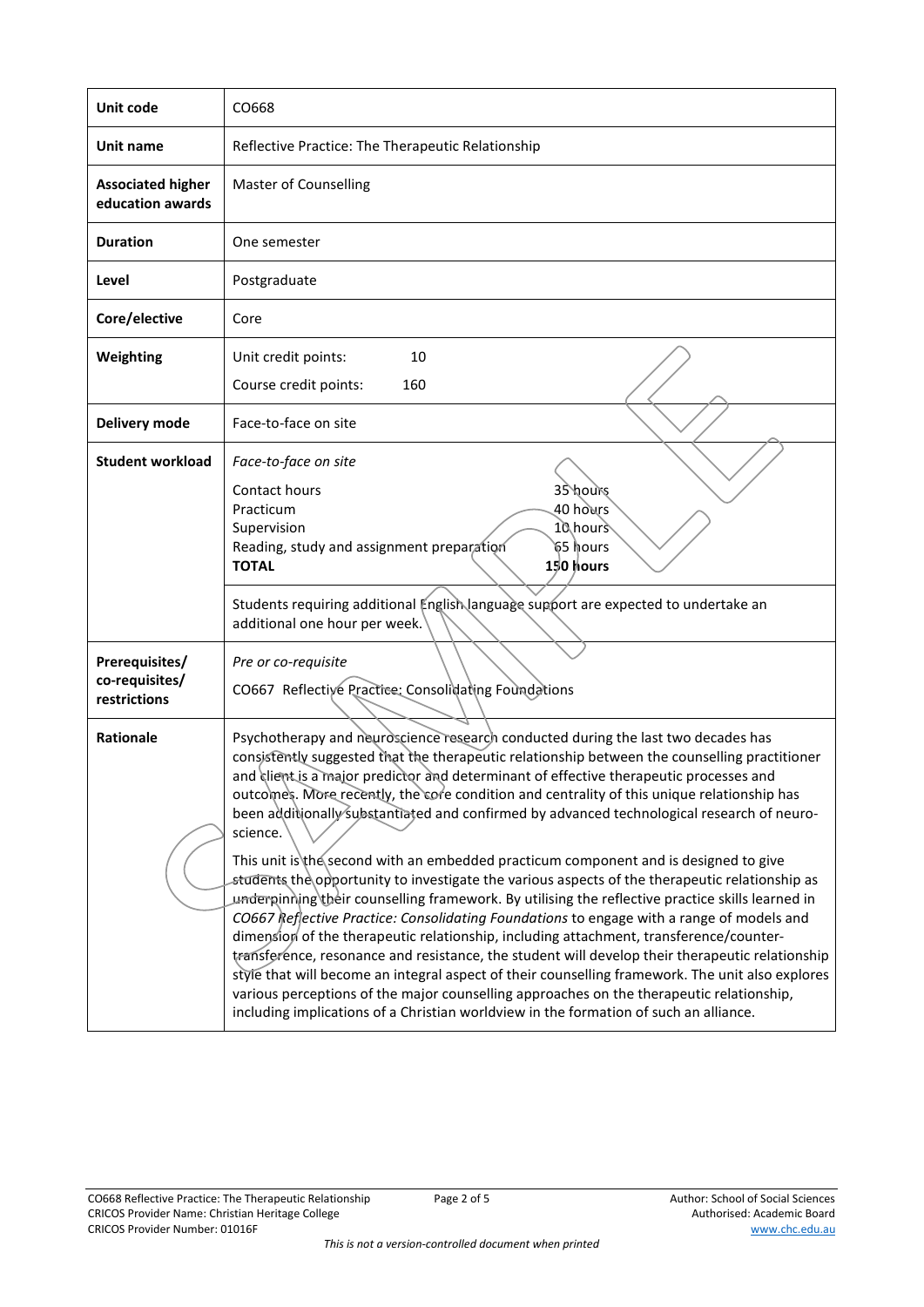| <b>Prescribed text(s)</b>                  | Clarkson, P. (2003). The therapeutic relationship. London, UK: Whurr. <sup>1</sup>                                                                                                                                                        |
|--------------------------------------------|-------------------------------------------------------------------------------------------------------------------------------------------------------------------------------------------------------------------------------------------|
|                                            | Crawford, A. (2015). Conclusion, In The therapeutic relationship in pastoral counselling: An<br>interdisciplinary exploration (Unpublished doctoral dissertation). Pp 302-325. Australian<br>Catholic University, Banyo, QLD.             |
|                                            | Geller, S., & Greenberg, L. (2012). Therapeutic presence: A mindful approach to effective<br>therapy. Washington, DC: APA.                                                                                                                |
| Recommended                                | <b>Books</b>                                                                                                                                                                                                                              |
| readings                                   | Baldwin, M. (2013). The use of self in therapy (3rd ed.). New York, NY: Taylor & Francis.                                                                                                                                                 |
|                                            | Charura, D. & Paul, S. (2014). The therapeutic relationship handbook: Theory and practice. New<br>York, NY: OUP.                                                                                                                          |
|                                            | Corey, G. (2013). The art of integrative counselling. Belmont, CA: Brooks/Cole.                                                                                                                                                           |
|                                            | Duncan, B., & Miller, S., Wampold, B., & Hubble, M. (Eds). (2010). The heart and soul of<br>change: Delivering what works in therapy (2nd ed.). Washington, DC: American<br>Psychological Association. <sup>1</sup>                       |
|                                            | Johns, H. (2012). Personal development in counsellor training. London, UK: Sage,                                                                                                                                                          |
|                                            | Norcross, J. C. (2011). Psychotherapy relationships that work: Therapist contributions and<br>responsiveness to patients. Oxford, UK: Oxford University Press.                                                                            |
|                                            | Purdie, N., Dudgeon, P., & Walker, R. (2010). Working together: Aboriginal and Torres Strait<br>Islander mental health and wellbeing principles and practice. Canberra: Australian<br>Government Department of Health and Ageing.         |
|                                            | Siegel, D. (2010). The mindful therapist: A clinician's guide to mindsight and neural integration.<br>New York, NY: Norton. <sup>1</sup>                                                                                                  |
|                                            | <b>Journals</b>                                                                                                                                                                                                                           |
|                                            | Journal of Psychology and Theology                                                                                                                                                                                                        |
|                                            | Journal of Psychology and Christianity                                                                                                                                                                                                    |
|                                            | Journal of Pastoral Care and Counselling<br>Journal of Psychotherapy Integration                                                                                                                                                          |
|                                            | In addition to the resources above, students should have access to a Bible, preferably a<br>modern translation such as The Holy Bible: The New International Version 2011 (NIV 2011) or<br>The Holy Bible. New King James Version (NKJV). |
|                                            | These and other translations may be accessed free on-line at http://www.biblegateway.com.<br>The Bible app from LifeChurch.tv is also available free for smart phones and tablet devices.                                                 |
| <b>Specialist resource</b><br>requirements | Nil                                                                                                                                                                                                                                       |
|                                            |                                                                                                                                                                                                                                           |

<sup>&</sup>lt;sup>1</sup> Seminal text

CO668 Reflective Practice: The Therapeutic Relationship Page 3 of 5 Author: School of Social Sciences CRICOS Provider Name: Christian Heritage College Authorised: Academic Board Authorised: Academic Board CRICOS Provider Number: 01016F www.chc.edu.au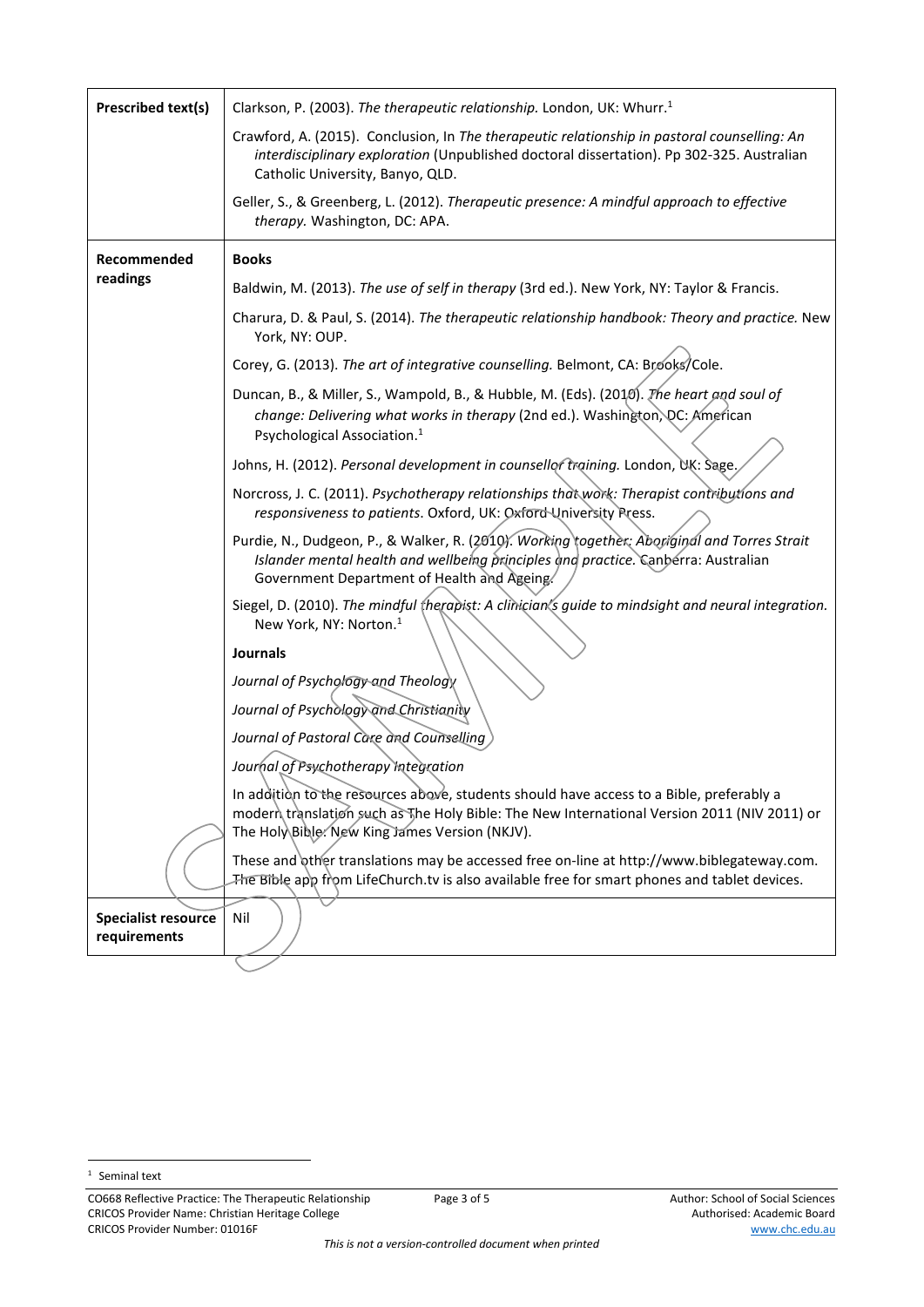| Content                  | The therapeutic relationship as a core counselling condition<br>1.<br>2.<br>Common factors and client outcomes research<br>3.<br>Models of the therapeutic relationship<br>Clarkson's five dimension model of therapeutic relationship<br>4.<br>5.<br>First Australians and multicultural implications for developing a therapeutic relationship<br>6.<br>Major schools of counselling and the therapeutic relationship<br>The neuroscience of the therapeutic relationship<br>7.<br>8.<br>Transference and counter-transference<br>9.<br>Resonance, resistance<br>Emotional development and attachment styles<br>10.<br>Implications of attachment for the therapeutic relationship and process<br>11.<br>12. The counsellor's use of self in the therapeutic relationship<br>13. Christian worldview and the therapeutic relationship                                                                                                                                                                                                                                             |  |  |
|--------------------------|-------------------------------------------------------------------------------------------------------------------------------------------------------------------------------------------------------------------------------------------------------------------------------------------------------------------------------------------------------------------------------------------------------------------------------------------------------------------------------------------------------------------------------------------------------------------------------------------------------------------------------------------------------------------------------------------------------------------------------------------------------------------------------------------------------------------------------------------------------------------------------------------------------------------------------------------------------------------------------------------------------------------------------------------------------------------------------------|--|--|
| <b>Learning outcomes</b> | On completion of this unit, students will have demonstrated that they have:                                                                                                                                                                                                                                                                                                                                                                                                                                                                                                                                                                                                                                                                                                                                                                                                                                                                                                                                                                                                         |  |  |
|                          | identified and described a model for conceptualising the therapeutic relationship;<br>1.<br>critically examined specific theoretical concepts and processes and investigated the<br>2.<br>implications and influences of these on the therapeutic relationship<br>critically reflected on the personal relevance of the rapeutic relationship dynamics;<br>3.<br>refined the ability to establish effective therapeutic relationships and conduct effective<br>4.<br>counselling interviews;<br>critiqued their counselling skills, with a specific focus on the therapeutic relationship;<br>5.<br>integrated a coherent understanding of contemporary counselling and neuroscience<br>6.<br>research findings on the therapeutic relationship, including Indigenous and multicultural<br>perspectives, and that from a Christian worldyley; and<br>communicated at an appropriate tertiary standard with special attention to correct<br>7.<br>grammar, punctuation, spelling, vocabulary, usage, sentence structure, logical relations,<br>style, referencing, and presentation. |  |  |
| <b>Assessment tasks</b>  | In order to receive the minimum of a passing grade in this unit, the student must receive a                                                                                                                                                                                                                                                                                                                                                                                                                                                                                                                                                                                                                                                                                                                                                                                                                                                                                                                                                                                         |  |  |
|                          | passing grade in Task 3.<br>Task 1: Reflective essay<br>Write a reflective essay based on your own experience as a counselling client that considers<br>aspects of the therapeutic relationship.<br>Word\Length/Duration:<br>$2,500$ words<br>Weighting.\<br>40%<br>Learning Qutcomes:<br>$1-3, 6-7$<br>Assessed:<br>Week 7<br>Fask 2: Video plus interpersonal process recall (IPR) and report<br>Make a/video recording of a counselling session conducted while on practicum to your lecturer<br>and participate in an IPR session. Prepare a written report on this IPR session.<br>Word Length/Duration:<br>Interview - 30 minutes; Report - 2,500 words<br>Weighting:<br>Interview - 30%; Report - 30%                                                                                                                                                                                                                                                                                                                                                                        |  |  |
|                          | Learning Outcomes:<br>$1 - 7$                                                                                                                                                                                                                                                                                                                                                                                                                                                                                                                                                                                                                                                                                                                                                                                                                                                                                                                                                                                                                                                       |  |  |
|                          | Assessed:<br>Week 13                                                                                                                                                                                                                                                                                                                                                                                                                                                                                                                                                                                                                                                                                                                                                                                                                                                                                                                                                                                                                                                                |  |  |